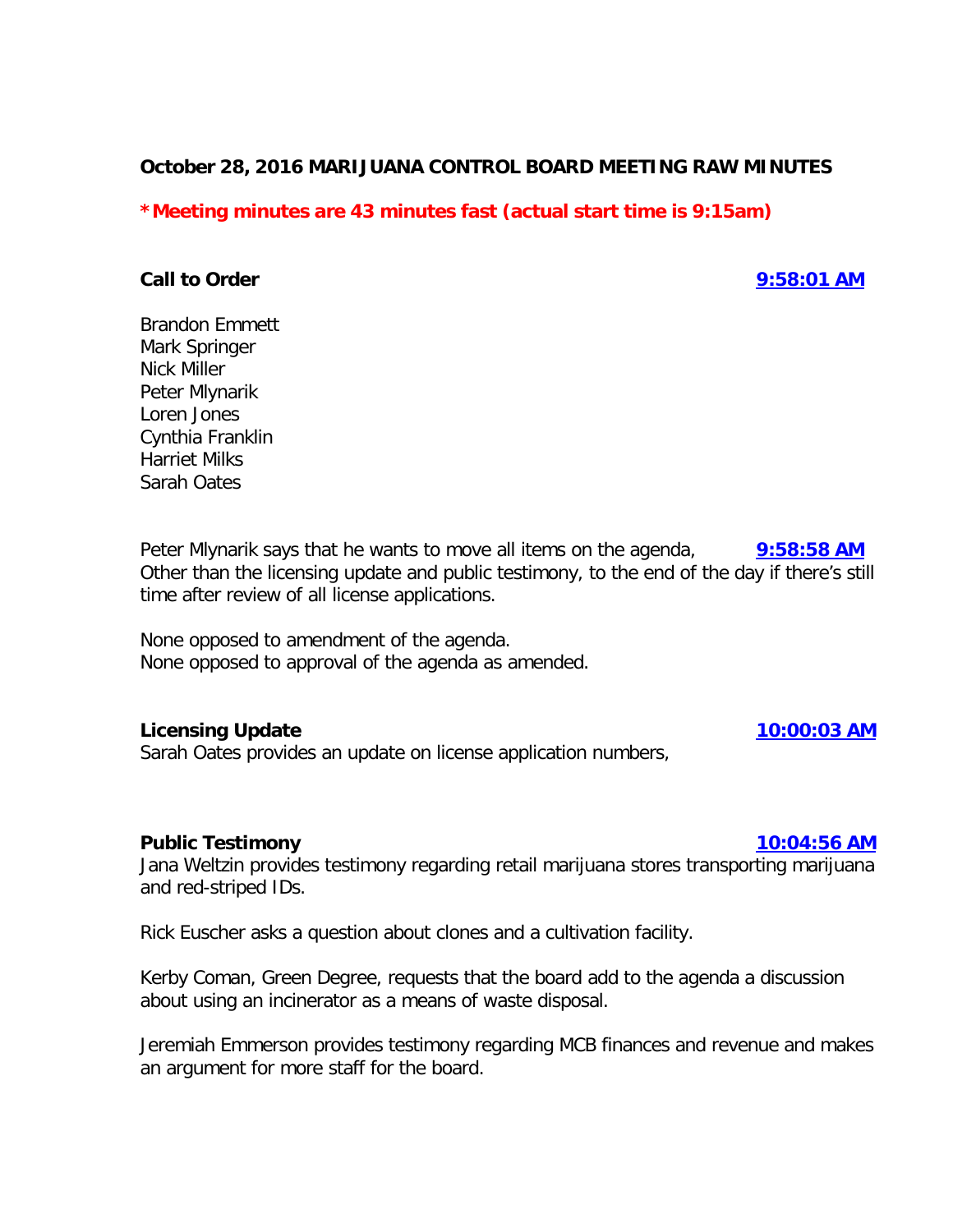# **Tabled Applications**

### **10004 Talkeetna Herb Company [10:09:56 AM](ftr://?location="ABC Board"?date="28-Oct-2016"?position="10:09:56"?Data="0ee10a24")**

Mark Springer motions to approve license 10004 with delegation. Brandon Emmett seconds the motion.

Krystal Dietrich identifies herself for the record and answers board questions.

Loren Jones comments that Ms. Dietrich will have to use the horse manure as her means of waste disposal, as the board has not approved of incineration.

Motion to approve with delegation carries unanimously.

#### **10014 The Naked Herbalist [10:16:28 AM](ftr://?location="ABC Board"?date="28-Oct-2016"?position="10:16:28"?Data="99955a4d")**

Miles France identifies himself for the record and answers board questions.

Mark Springer motions to approve license 10014 with delegation. Brandon Emmett seconds the motion.

Loren Jones comments that Mr. French will have to use the grinding method as his means of waste disposal, as the board has not approved of incineration.

Motion to approve with delegation carries unanimously.

### **10170 Green Degree [10:33:16 AM](ftr://?location="ABC Board"?date="28-Oct-2016"?position="10:33:16"?Data="f5cc0a0b")**

Mark Springer motions to approve license 10170 with delegation. Brandon Emmett seconds the motion.

Kerby Coman identifies himself for the record and answer board questions.

Nick Miller comments that Mr. Coman will need to use the approved method of waste disposal and not incineration.

### **Tabled Proposed Products**

#### **10012 Frozen Budz [10:36:43 AM](ftr://?location="ABC Board"?date="28-Oct-2016"?position="10:36:43"?Data="74f6a0ce")**

Destiny Neade identifies herself for the record.

Brandon Emmett motions to approve Product 27 Canna-Crinkle Cookies. Mark Springer seconds the motion.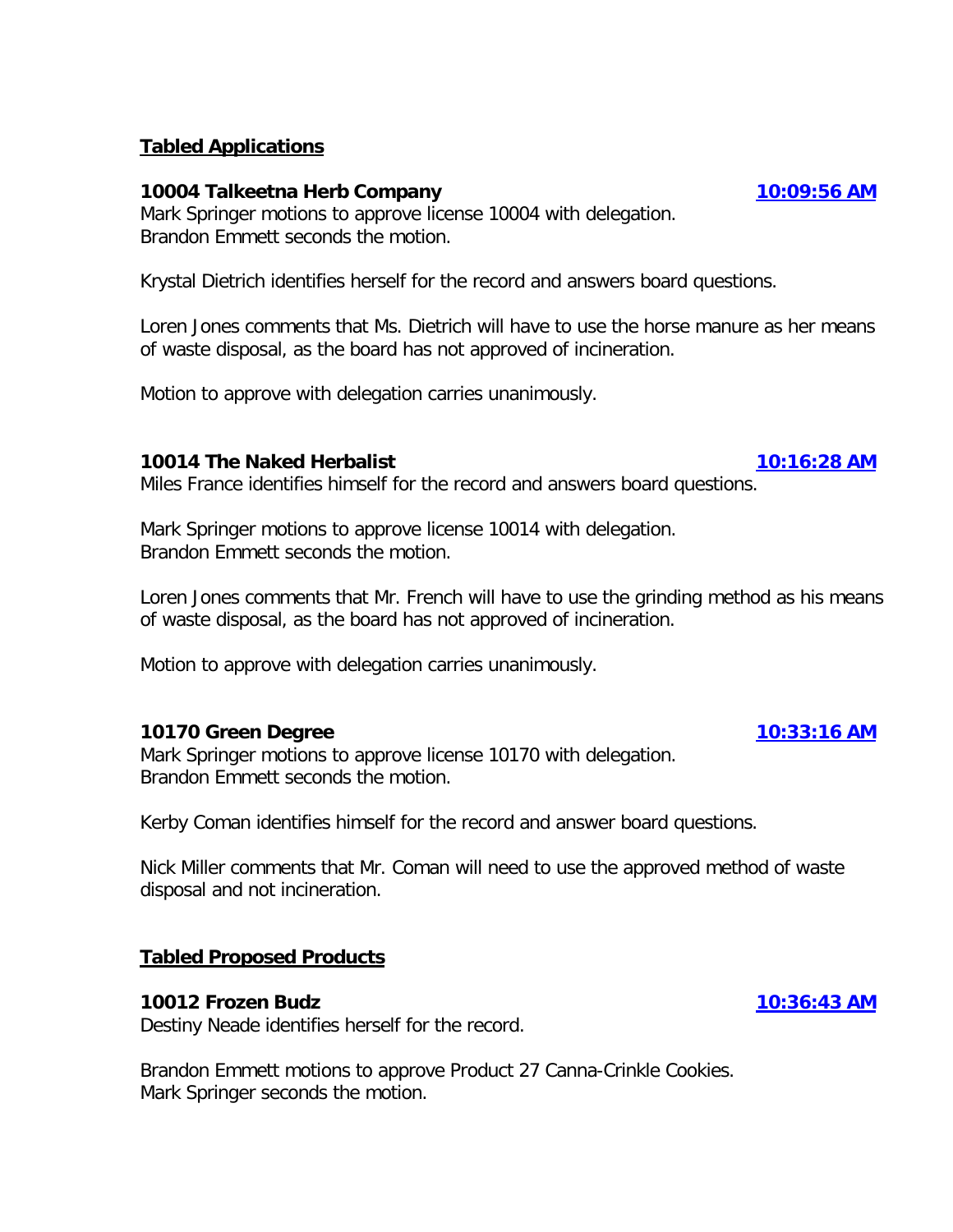Cynthia Franklin suggests that the board make a motion to approve all products and pull out any specific ones that they have questions about in order to expedite the process.

Brandon Emmett withdraws his motion.

Peter Mlynarik requests a motion to approve all products. Brandon Emmett motions to approve Products 27, 28, 32-35, 37-39, and 41-47. Mark Springer seconds the motion.

Destiny Neade answers board questions about her proposed products.

Loren Jones adds a delegation that if the licensee is changing packaging on any of the products, particularly changing the squeeze bottles and jars to single servings, that the staff approve the changes at the inspection before they put the product on the shelves.

The board agrees to require that Ms. Neade update her paperwork with staff if she intends to change any of the packaging before having her inspection. The board additionally clarifies that they are not requiring her to change her packaging to single servings.

Mark Springer comments that Products 35, 45, 46, and 47 take previously prepared ingredients and add them with other items.

Ms. Neade states that she would be willing to rescind Product 35.

Peter Mlynarik voices adulteration and familiar commercial product concerns about Products 44 and 45.

Brandon Emmett requests that Ms. Neade provide clarification about the source of the Dijon mustard that she intends to use as an ingredient.

Mark Springer motions to remove Products 44 and 45 from the motion to approve all products.

Loren Jones seconds the motion.

Brandon Emmett voices opposition to removing Product 44 and requests that they add a delegation to have it not look like a child's Lemon Drop.

Mark Springer clarifies his motion – that it's to vote separately on the two items. Motion carries, 3-2 (Brandon Emmett and Nick Miller vote No).

Loren Jones asks Ms. Neade if she's had any issues with obtaining insurance to cover this type of a business.

Destiny Neade says that she has not, because her product will have been tested three times by the time it gets to the retail shelf, and she's been working very closely with DEC.

Motion to approve the remaining products carries unanimously.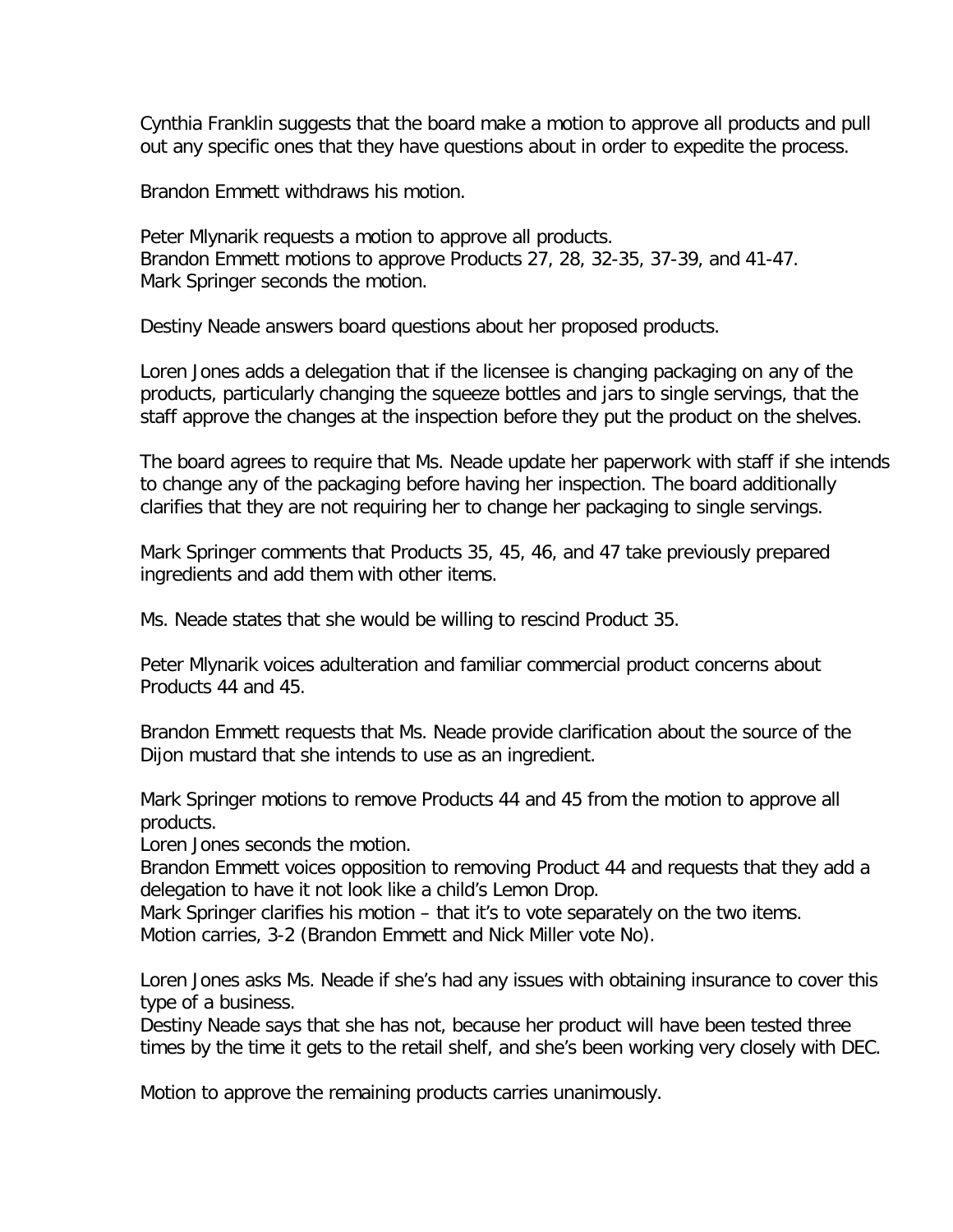Brandon Emmett motions to approve Product 44. Nick Miller seconds the motion. Motion fails, 2-3 (Brandon Emmett and Nick Miller vote Yes).

Brandon Emmett motions to approve Product 45. Nick Miller seconds the motion. Motion carries, 3-2 (Loren Jones and Peter Mlynarik vote No).

# **BREAK [11:06:22 AM](ftr://?location="ABC Board"?date="28-Oct-2016"?position="11:06:22"?Data="c3e567d7")**

# **10082 Einstein Labs [11:18:26 AM](ftr://?location="ABC Board"?date="28-Oct-2016"?position="11:18:26"?Data="c9eb8c5c")**

Brandon Emmett motions to approve products Capsule (RSO or THC/CBD), Tincture, Chocolate Chip Cookie Bites, Einstein Melts – Milk Chocolate, and Canna Rocks. Mark Springer seconds the motion.

Justin Roland, licensee, and Jana Weltzin, legal counsel, identify themselves for the record, clarify that the capsules are just for ingesting and not for inhaling, and answer board questions.

Motion to approve all products carries unanimously.

# **Operating Plan Changes**

### **10043 Alaskan Greenery [11:26:31 AM](ftr://?location="ABC Board"?date="28-Oct-2016"?position="11:26:31"?Data="f6378503")**

Cynthia Franklin brings up the option of the board being able to delegate temporary approval to the director of operating plan changes.

Michael Liljedahl identifies himself for the record and answers board questions.

Mark Springer motions to approve the operating plan changes for license 10043. Brandon Emmett seconds the motion. Motion carries unanimously.

Brandon Emmett motions to delegate to the director, as statutorily authorized, the ability to temporarily approve or deny MJ-15s until they are brought to a board meeting for the board to make a final decision.

Mark Springer seconds the motion.

Motion carries – none opposed.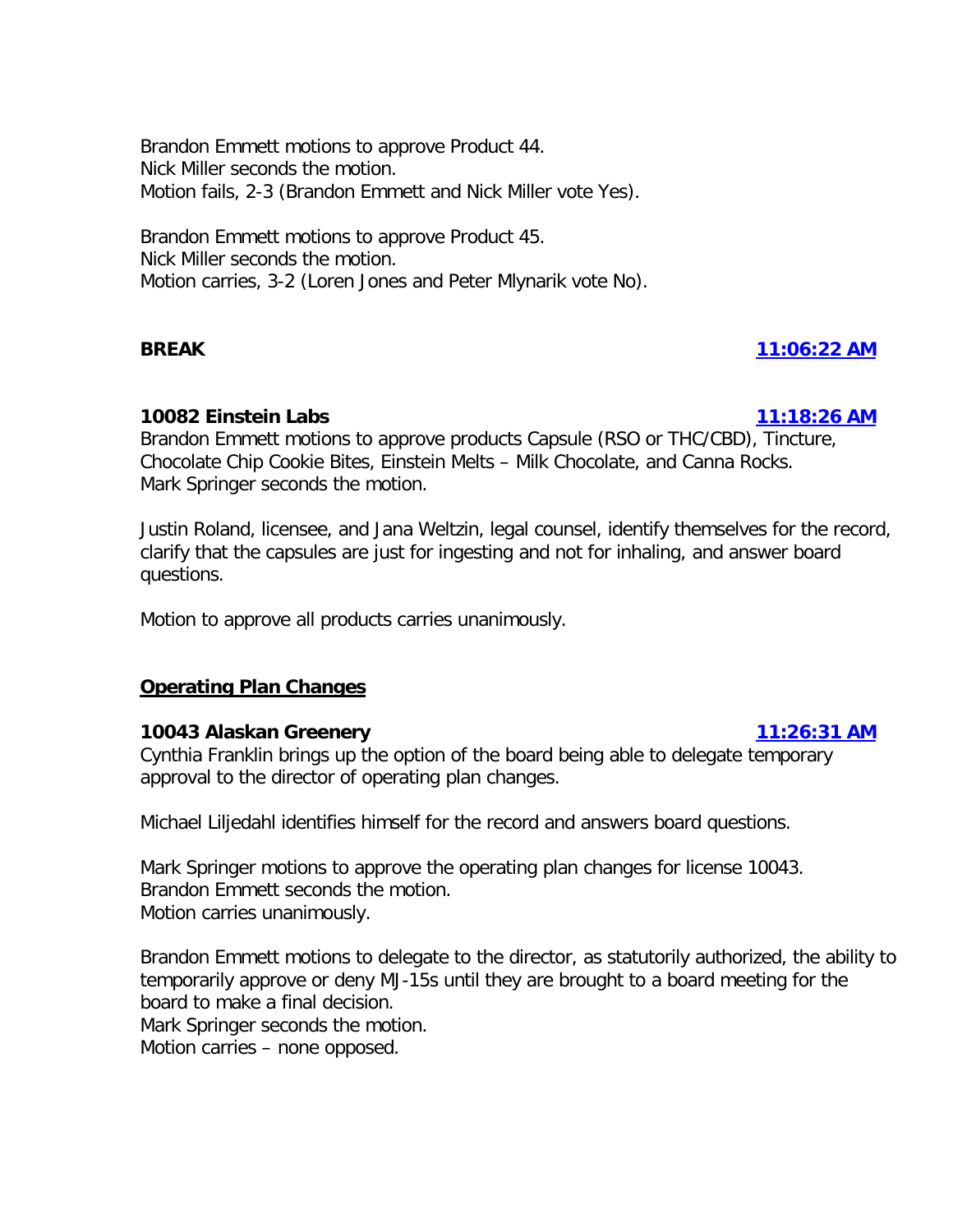# **New Marijuana Testing Facility Applications**

# **10512 Southeast Alaska Laboratories, LLC [11:35:03 AM](ftr://?location="ABC Board"?date="28-Oct-2016"?position="11:35:03"?Data="aa38c84a")**

Mark Springer motions to approve license 10512 with delegation. Brandon Emmett seconds the motion.

Jessica Dreibelbis identifies herself for the record and answers board questions.

Motion to approve with delegation carries unanimously.

# **New Standard Marijuana Cultivation Facility Applications**

### **10605 Wild Flowers Holdings [11:40:00 AM](ftr://?location="ABC Board"?date="28-Oct-2016"?position="11:40:00"?Data="2a3c456f")**

Andrea Gribbin identifies herself for the record and answers board questions.

Loren Jones asks Ms. Gribbin about HappieDaze, LLC, the indicated consultant.

Cynthia Franklin informs the board that there has been a lot of struggle with this applicant and her lack of knowing anything about the rules or her application.

Sarah Oates points out that there's an objection to the application.

Harriet Milks informs the board that the Administrative Procedure Act does not require that an objection be signed.

Loren Jones motions to approve Wild Flowers Holdings, license 10605, with delegation, and would encourage the board to vote No. Peter Mlynarik seconds the motion.

Mark Springer voices concern about the application for multiple reasons, including the business relationship with HappieDaze and the fact that HappieDaze, LLC is not an Alaska entity.

Brandon Emmett also voices concern about the applicant.

The board voices concerns about many pieces of the application, including the fact that there are places throughout the application that cite Arizona laws instead of Alaska, and the fact that part of the operating plan mentions another licensee.

Andrea Gribbin states that she would rather copy ideas than reinvent the wheel.

Sarah Oates informs the board of staff struggles with trying to communicate with Ms. Gribbin and that all communication, with the exception of one confrontational meeting and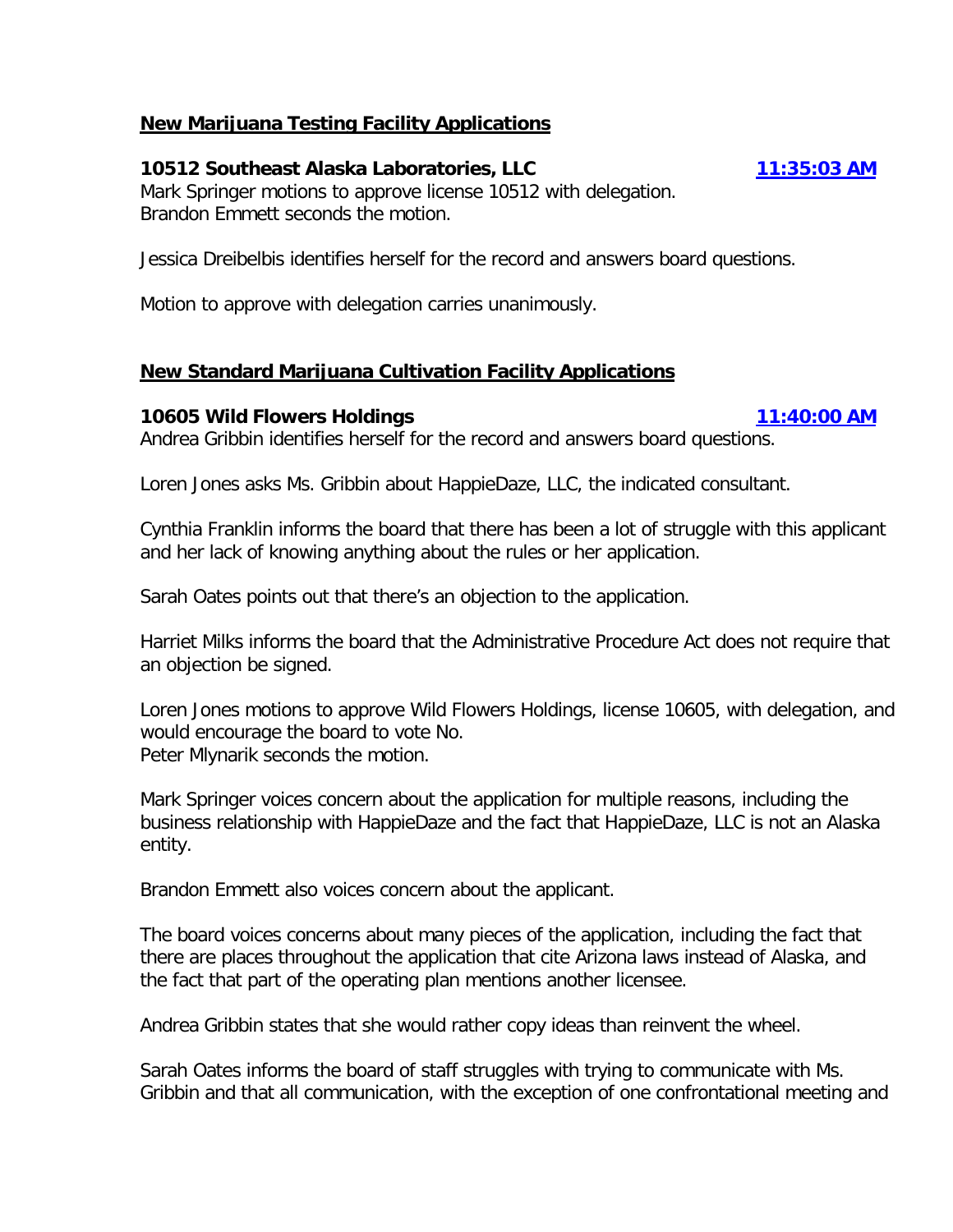one phone call, was with a person who is not an approved point of contact on the application.

Motion to approve the license with delegation fails unanimously.

### **10657 JWS Enterprises [12:02:10 PM](ftr://?location="ABC Board"?date="28-Oct-2016"?position="12:02:10"?Data="cf5bc97a")**

Jim Strassburg identifies himself for the record.

Mark Springer motions to approve license 10657 with delegation. Brandon Emmett seconds the motion.

Mr. Strassburg answers board questions.

Motion to approve with delegation carries unanimously.

# **10671 Alaska Cannabis Exchange, LLC [12:09:39 PM](ftr://?location="ABC Board"?date="28-Oct-2016"?position="12:09:39"?Data="077bdc0c")**

Mark Springer motions to approve license 10671 with delegation. Brandon Emmett seconds the motion.

Aaron Ralph identifies himself for the record and answers board questions.

Motion to approve with delegation carries unanimously.

# **10687 Dank Research [12:19:36 PM](ftr://?location="ABC Board"?date="28-Oct-2016"?position="12:19:36"?Data="c4bd8035")**

Mark Springer motions to approve license 10687 with delegation. Brandon Emmett seconds the motion.

Ronald Pickett identifies himself for the record and answers board questions.

Motion to approve with delegation carries unanimously.

### **10799 Calm N Collective [12:29:43 PM](ftr://?location="ABC Board"?date="28-Oct-2016"?position="12:29:43"?Data="99f8924f")**

Ron Bass, applicant, and Jana Weltzin, legal counsel, identify themselves for the record.

Mark Springer motions to approve license 10799 with delegation. Brandon Emmett seconds the motion.

Jana Weltzin informs the board that there's a discrepancy on the application – video surveillance records will be stored on-site, not off-site, as indicated on Page 7 of MJ-01.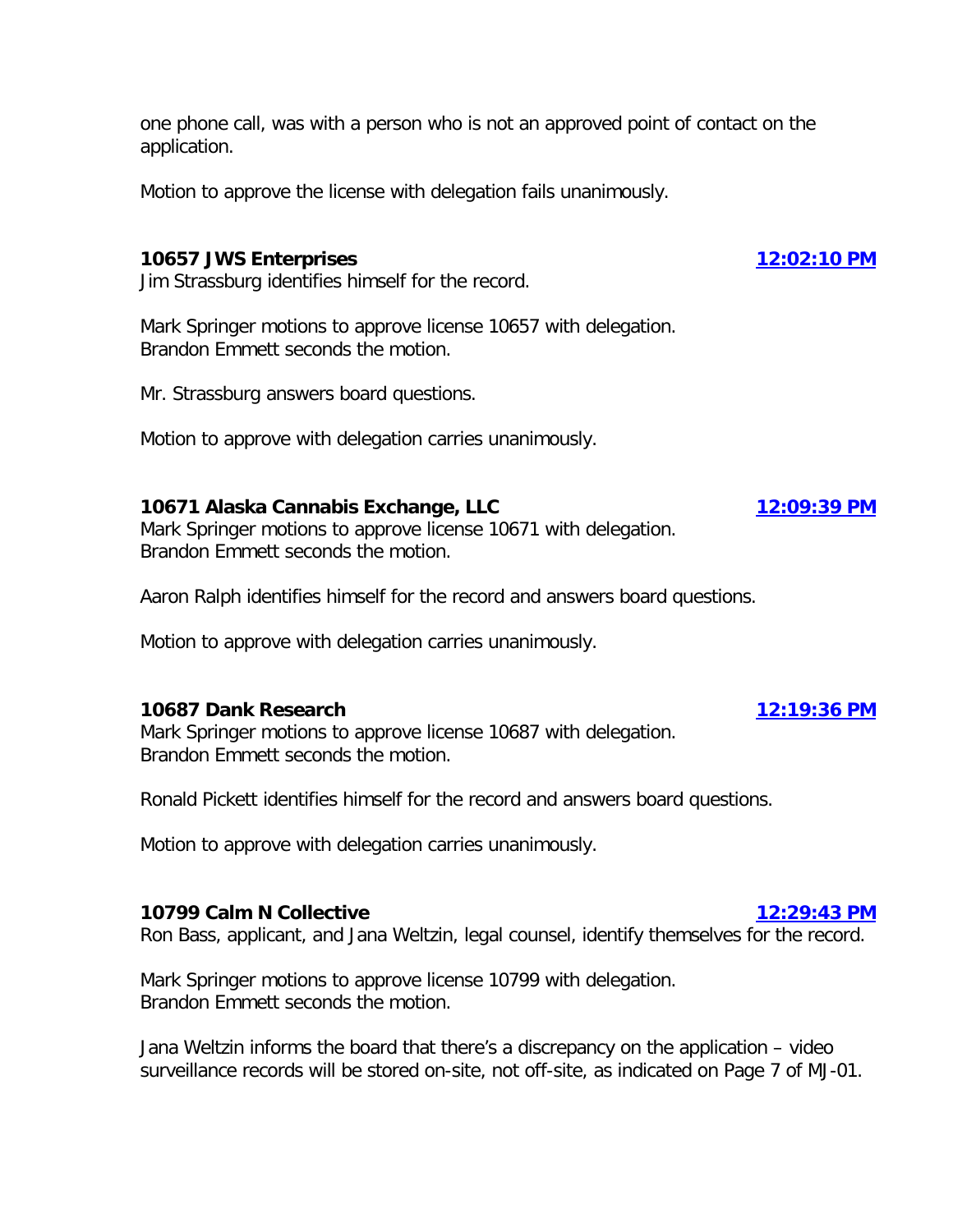Cynthia Franklin points out that the City has filed an approval with conditions. Ron Bass says that the two conditions are building a fence, which is already done, and then planting vegetation, which he will do in the spring.

Peter Mlynarik clarifies for the record that the delegation will include that the applicant meet the conditions from the City of Houston.

### **New Limited Marijuana Cultivation Facility Applications**

# **10040 Alaska Precision [12:35:37 PM](ftr://?location="ABC Board"?date="28-Oct-2016"?position="12:35:37"?Data="8a069941")**

David Straub identifies himself for the record.

Mark Springer motions to approve license 10040 with delegation. Brandon Emmett seconds the motion.

Loren Jones asks Mr. Straub about the staff's question regarding the signature on the original lease not matching the lease addendum, and whether or not anyone has a legal power of attorney.

David Straub says that he has a stack of medical records for his father and that he wasn't going to bourdon his father with a little bump in the road. He additionally states that when his father passes, that he will inherit the property.

Brandon Emmett asks if Mr. Straub would be able to get power of attorney for his father.

David Straub states that his brother might be listening from down south, and that his father is 87 with dementia.

David Straub states that his father did sign the addendum.

Mark Springer requests that Mr. Straub identify to the staff who the power of attorney is for his father.

David Straub states that the property is in the process of being transferred into his name.

Motion carries, 3-2 (Loren Jones and Peter Mlynarik vote No).

# **LUNCH [12:48:38 PM](ftr://?location="ABC Board"?date="28-Oct-2016"?position="12:48:38"?Data="5303eb28")**

### **10086 Terra House, LLC [1:50:10 PM](ftr://?location="ABC Board"?date="28-Oct-2016"?position="13:50:10"?Data="fd65ffc6")**

Michael Lowry identifies himself for the record and answers board questions.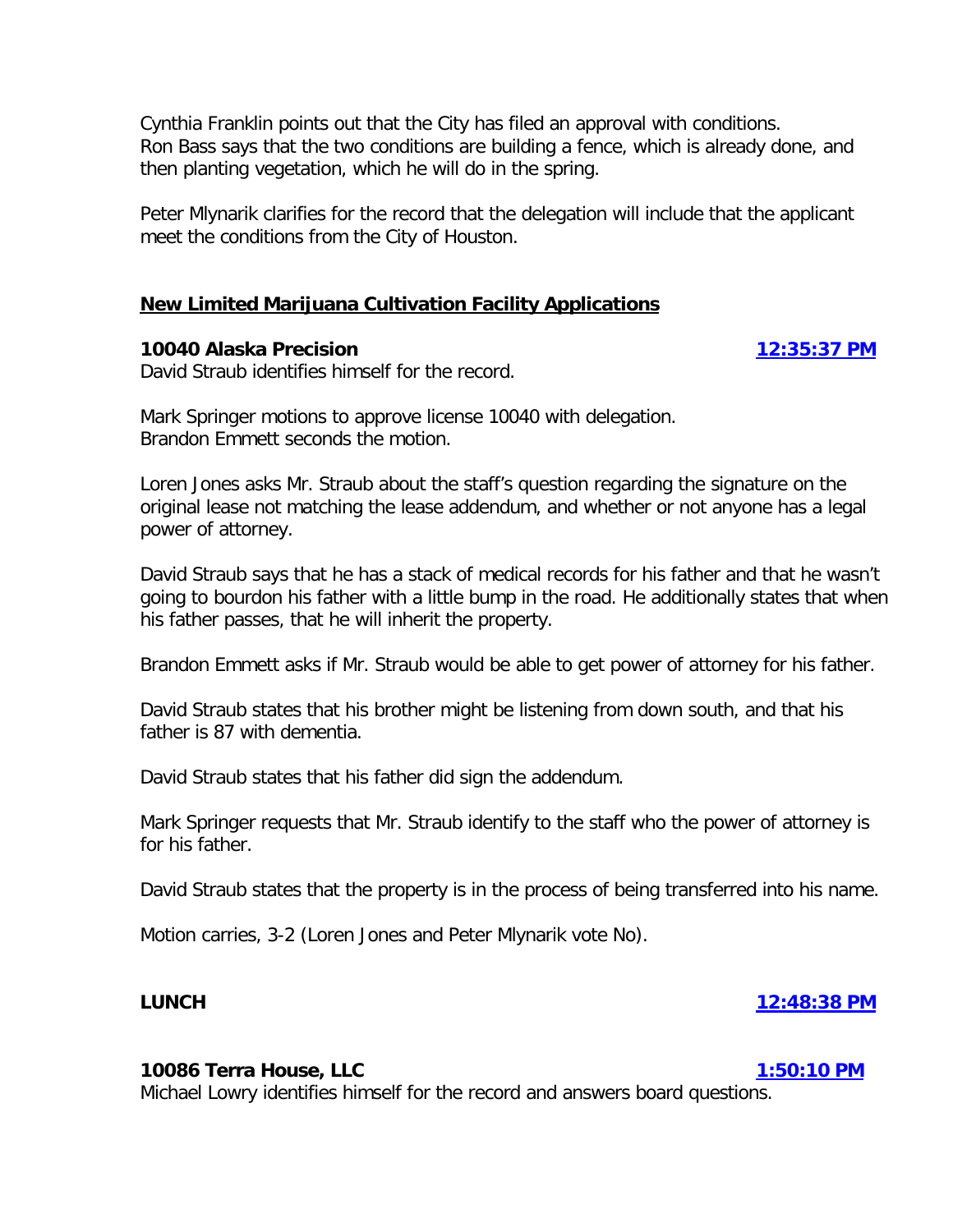Mark Springer motions to approve license 10086 with delegation. Brandon Emmett seconds the motion.

Motion to approve with delegation carries, 4-1 (Peter Mlynarik votes No).

Peter Mlynarik clarifies that the delegation with approval includes the Kenai Peninsula Borough's conditions.

#### **10176 Alpha Kilo, LLC [2:01:30 PM](ftr://?location="ABC Board"?date="28-Oct-2016"?position="14:01:30"?Data="3a35ba96")**

Mark Springer motions to approve license 10176 with delegation. Brandon Emmett seconds the motion.

Andrew Schaffer identifies himself for the record and answers board questions.

Mark Springer requests that Mr. Schaffer amend his licensed premises so that the driveway is not included, as there is a child who lives in the home.

Motion to approve with delegation, including the conditions set forth by the Kenai Peninsula Borough, carries unanimously.

#### **10489 Ester Horticulture and Research [2:11:08 PM](ftr://?location="ABC Board"?date="28-Oct-2016"?position="14:11:08"?Data="e2b0acb8")**

Mark Springer motions to approve license 10489 with delegation. Brandon Emmett seconds the motion.

John Collette, applicant, and Garrison Collette identify themselves for the record and answer board questions.

The board discusses the fact that the applicant does not have internet at the premises. Garrison Collette informs the board that they have 4G data on their smart phones at the house, and the they have applied with ACS to get internet service at their location.

John Collette informs the board that there will be video surveillance inside the building, in addition to outside.

Loren Jones requests that the delegation include that the owner take some on-ground photographs and send them to staff rather than an aerial photograph that's out-of-date, so that it shows a little better picture of what's actually there.

Motion to approve with delegation carries unanimously.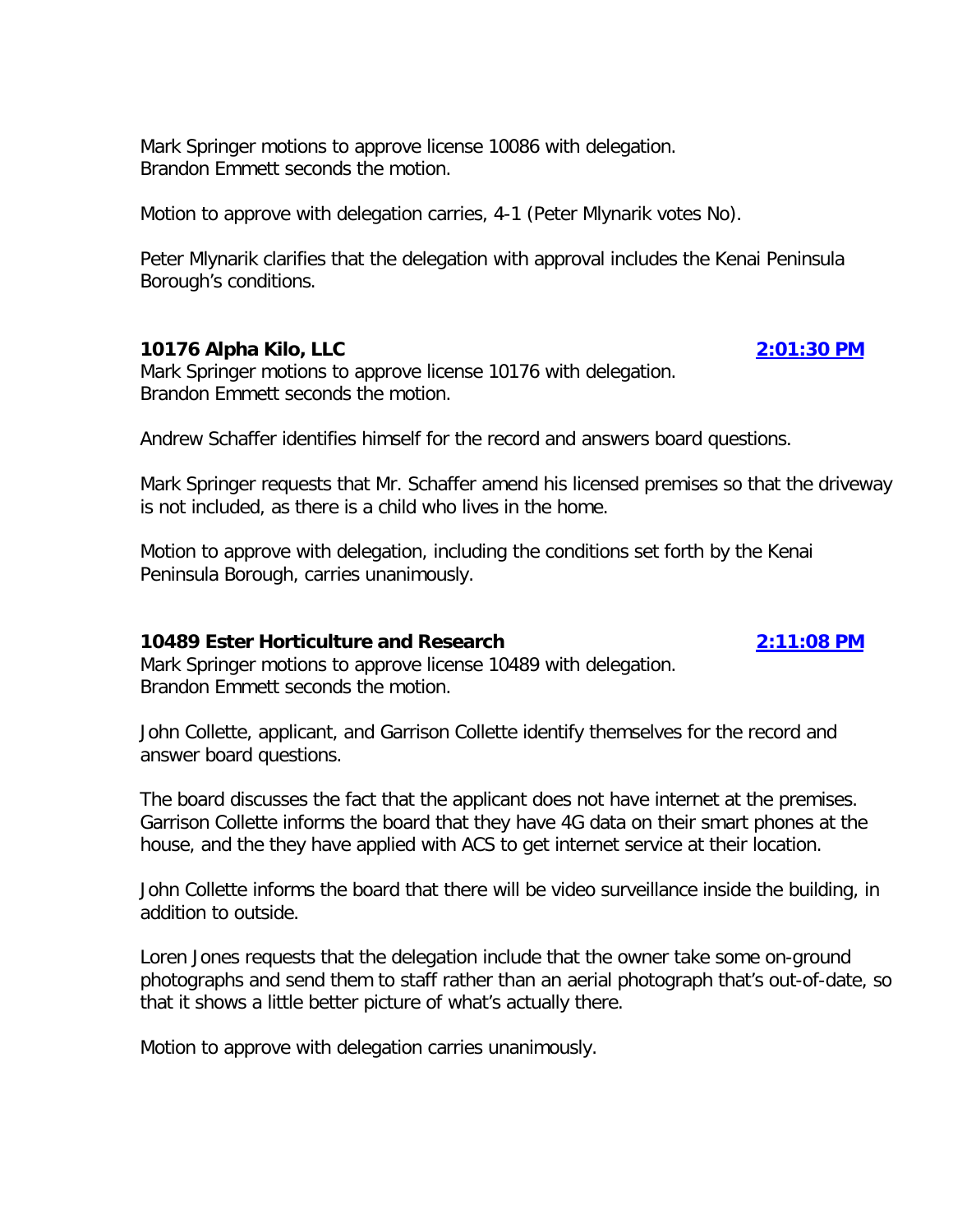# **10650 Alaska Bud Brothers Aerogardens, LLC [2:26:59 PM](ftr://?location="ABC Board"?date="28-Oct-2016"?position="14:26:59"?Data="9f8393e7")**

Mark Springer motions to approve license 10650 with delegation and the Kenai Peninsula Borough conditions.

Brandon Emmett seconds the motion.

Jim Gossman identifies himself for the record.

Motion to approve with delegation and conditions carries unanimously.

# **New Marijuana Concentrate Manufacturing Facility Applications**

# **10301 R.C. Tinderbox, LLC [2:30:21 PM](ftr://?location="ABC Board"?date="28-Oct-2016"?position="14:30:21"?Data="d189b798")**

Nick Miller recuses himself from discussion and voting.

Mark Springer motions to approve license 10301 with delegation. Brandon Emmett seconds the motion. Mark Springer clarifies that the motion includes approval of the proposed products.

Christina Euscher and Rick Euscher, applicants, and Jana Weltzin, legal counsel, identify themselves for the record and answer board questions.

Loren Jones voices concerns about the labeling of the concentrates.

Peter Mlynarik motions to amend the original motion to be to approve the license and table the products until the next meeting. Brandon Emmett voices opposition to Mr. Mlynarik's request.

Loren Jones supports the request.

Motion carries, 3-1 (Brandon Emmett votes No).

Motion to approve the license but table the products until the next meeting carries unanimously.

# **New Retail Marijuana Store Applications**

# **10056 Red Run Cannabis Company, LLC [2:50:23 PM](ftr://?location="ABC Board"?date="28-Oct-2016"?position="14:50:23"?Data="94bddaf3")**

Nick Miller rejoins the meeting.

Eric Derleth and Marc Theiler identify themselves for the record and answer board questions.

Mark Springer motions to approve license 10056 with delegation.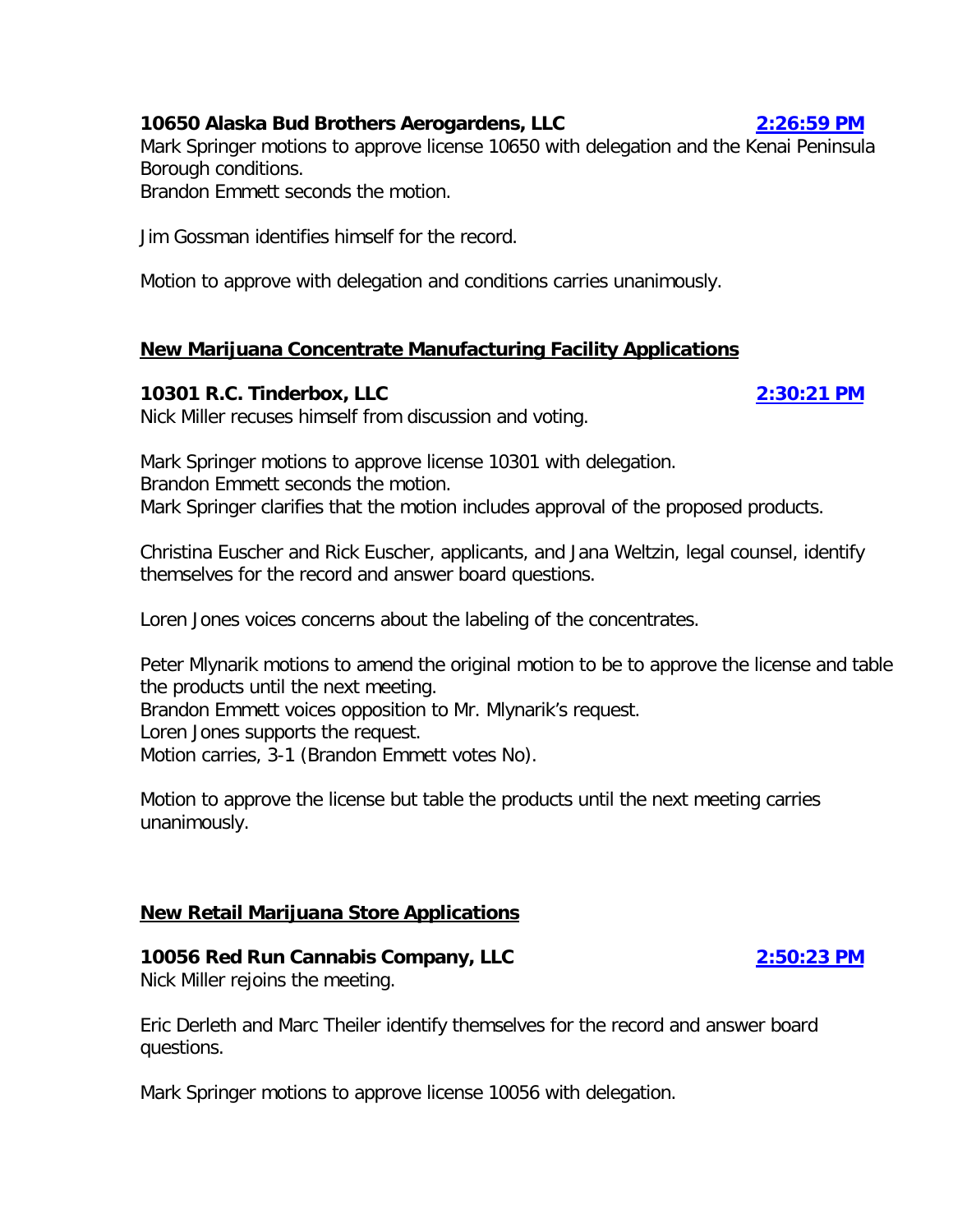Brandon Emmett seconds the motion.

Loren Jones asks why their cultivation facility would be purchasing marijuana from other cultivation facilities, rather than the retail store.

Mr. Derleth and Mr. Theiler cite tax reasons and the fact that their cultivation facility is already licensed, but the retail store is not yet ready.

Peter Mlynarik pointed out that all three licensees initialed both certifications on Page 3 of MJ-00, and it needs to be fixed.

Peter Mlynarik commented that the licensees would have to mix waste material before adding the Bokashi, and that the retail store would have to have its own waste disposal rather than sending it back to the cultivation facility.

Motion to approve with delegation carries unanimously.

#### **10245 AK Slow Burn Cannabis Outlet [3:08:50 PM](ftr://?location="ABC Board"?date="28-Oct-2016"?position="15:08:50"?Data="be11e3d0")**

Lou Weaver, applicant, Jana Weltzin, legal counsel, and Rob Burkes, general manager, identify themselves for the record and answer board questions.

Mark Springer motions to approve license 10245 with delegation. Brandon Emmett seconds the motion. Motion carries unanimously.

### **10278 GoodSinse, LLC [3:16:37 PM](ftr://?location="ABC Board"?date="28-Oct-2016"?position="15:16:37"?Data="70f344a8")**

Daniel Peters identifies himself for the record and answers board questions.

Mark Springer motions to approve license 10278 with delegation. Brandon Emmett seconds the motion.

Peter Mlynarik states that the delegation includes that there is not a sign on the gate; only on the building.

#### **10302 The House of Green [3:42:23 PM](ftr://?location="ABC Board"?date="28-Oct-2016"?position="15:42:23"?Data="a585d730")**

Mark Springer motions to approve license 10302 with delegation. Brandon Emmett seconds the motion.

**BREAK [3:26:47 PM](ftr://?location="ABC Board"?date="28-Oct-2016"?position="15:26:47"?Data="1a68a6e0")**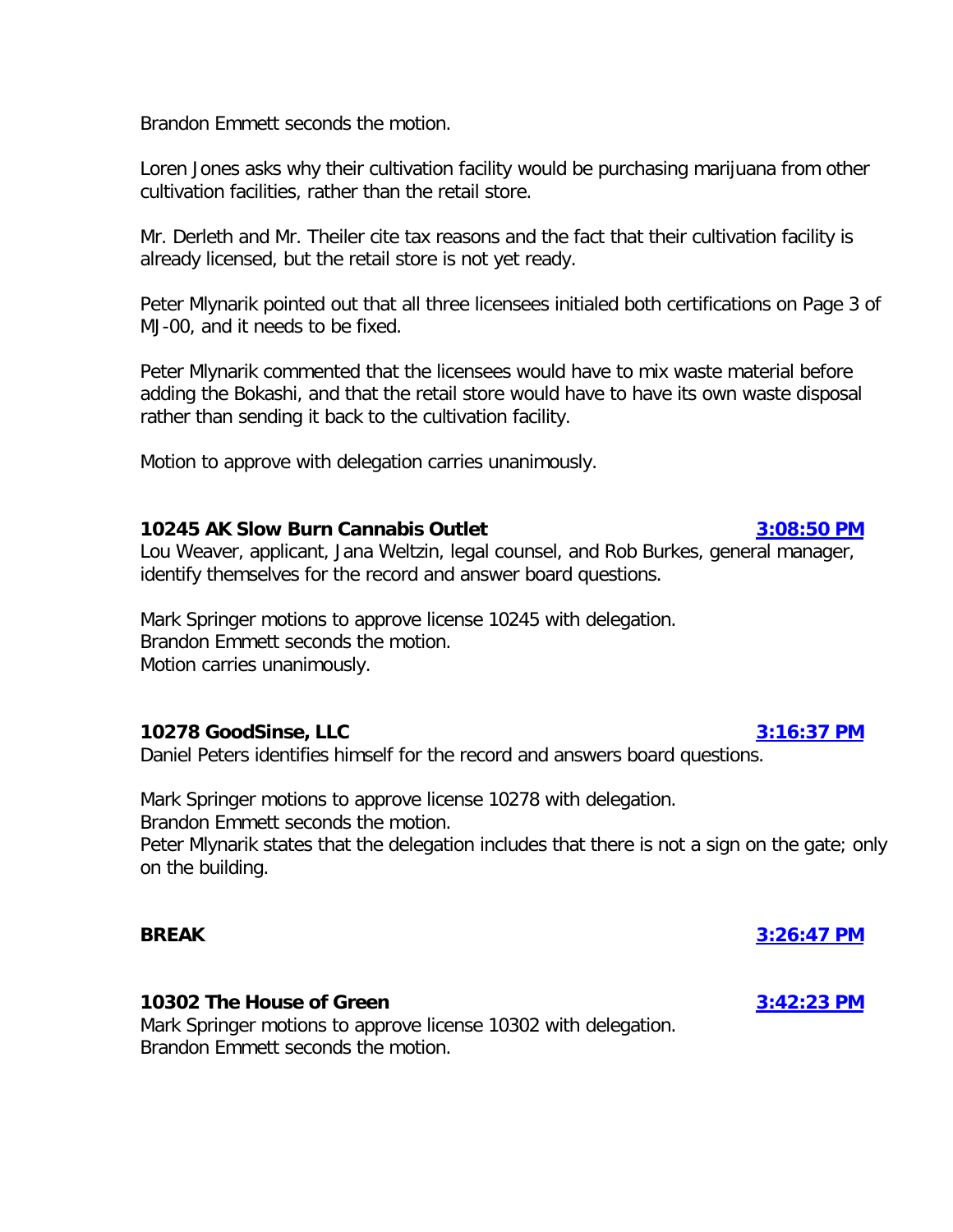Mike Dillard, applicant, and Jana Weltzin, legal counsel, identify themselves for the record and answer board questions.

Motion to approve with delegation carries unanimously.

#### **10590 Cannabis Corner [3:47:04 PM](ftr://?location="ABC Board"?date="28-Oct-2016"?position="15:47:04"?Data="93b385c6")**

Mark Springer motions to approve license 10590 with delegation. Brandon Emmett seconds the motion.

Kanoe Zantua and Ayme Zantua identify themselves for the record and answer board questions.

Loren Jones states that the delegation should include an as-built drawing once the construction is complete.

Motion to approve with delegation carries unanimously.

### **10648 Uncle Herb's [4:00:24 PM](ftr://?location="ABC Board"?date="28-Oct-2016"?position="16:00:24"?Data="1669b039")**

Mark Springer motions to approve license 10648 with delegation. Brandon Emmett seconds the motion.

Lloyd Stiassny, applicant, and Jana Weltin, legal counsel, identify themselves for the record.

Peter Mlynarik requests that the labels include the amount of THC.

Motion to approve with delegation carries unanimously.

### **10800 The Fireweed Factory, LLC [4:03:10 PM](ftr://?location="ABC Board"?date="28-Oct-2016"?position="16:03:10"?Data="f4a8eec3")**

Loren Jones recuses himself from discussion and voting.

Mark Springer motions to approve license 10800 with delegation. Brandon Emmett seconds the motion.

Paul Disdier identifies himself for the record and answers board questions.

Nick Miller comments that the applicant will have to destroy its own waste and cannot transfer it back to the cultivation facility.

Motion to approve with delegation carries unanimously.

Loren Jones rejoins the meeting.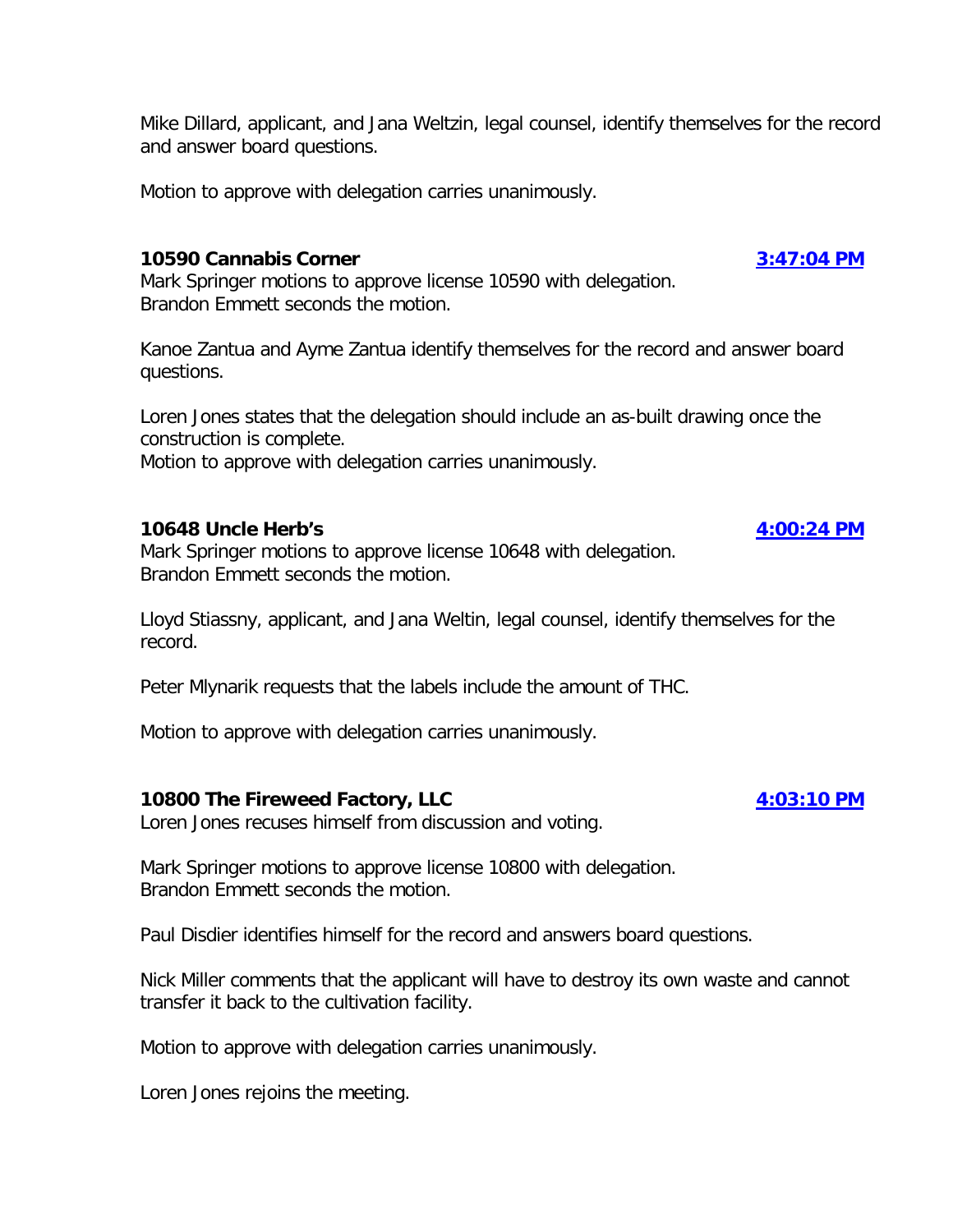# **Director's Report [4:10:57 PM](ftr://?location="ABC Board"?date="28-Oct-2016"?position="16:10:57"?Data="827c6300")**

Cynthia Franklin tells the board that they have a written copy of her report, so she doesn't need to read it for them.

### **Regulations Update [4:11:44 PM](ftr://?location="ABC Board"?date="28-Oct-2016"?position="16:11:44"?Data="b4577475")**

Cynthia Franklin informs the board that after the staff forwarded the complete regulations packets for the Testing Requirements project and the Retail Marijuana Store Notice Requirements to the Department of Law for adoption, they were informed that the public notice advertisements were never published. The board will have to go through the entire process again to meet the public notice requirements of the APA.

Peter Mlynarik asks if there's any opposition to putting those two projects back out for public comment.

None opposed.

# **Enforcement Update [4:15:27 PM](ftr://?location="ABC Board"?date="28-Oct-2016"?position="16:15:27"?Data="795098fc")**

Cynthia Franklin informs the board that James Hoelscher gave a hard copy of the enforcement update to the Chair, and she'll make sure that the rest of the board members get a copy.

# **Regulations**

### **Marijuana Handler Permits [4:15:51 PM](ftr://?location="ABC Board"?date="28-Oct-2016"?position="16:15:51"?Data="413ef798")**

The board considers the public comments received.

Brandon Emmett motions to strike 3 AAC 306.700(f)-(g) through the language. Mark Springer seconds the motion. Motion carries, 3-2 (Loren Jones and Peter Mlynarik vote No).

Brandon Emmett motions to strike 3 AAC 306.381. Mark Springer seconds the motion. Motion carries, 3-2 (Loren Jones and Peter Mlynarik vote No).

# **On-site Consumption Endorsement [4:31:59 PM](ftr://?location="ABC Board"?date="28-Oct-2016"?position="16:31:59"?Data="615ae192")**

Cynthia Franklin informs the board that after the last meeting, some board members were inundated with letters and emails from the public about this draft, but that the draft was not back out for public comment at the time. Those comments cannot be considered.

The board reviews and considers public comments received.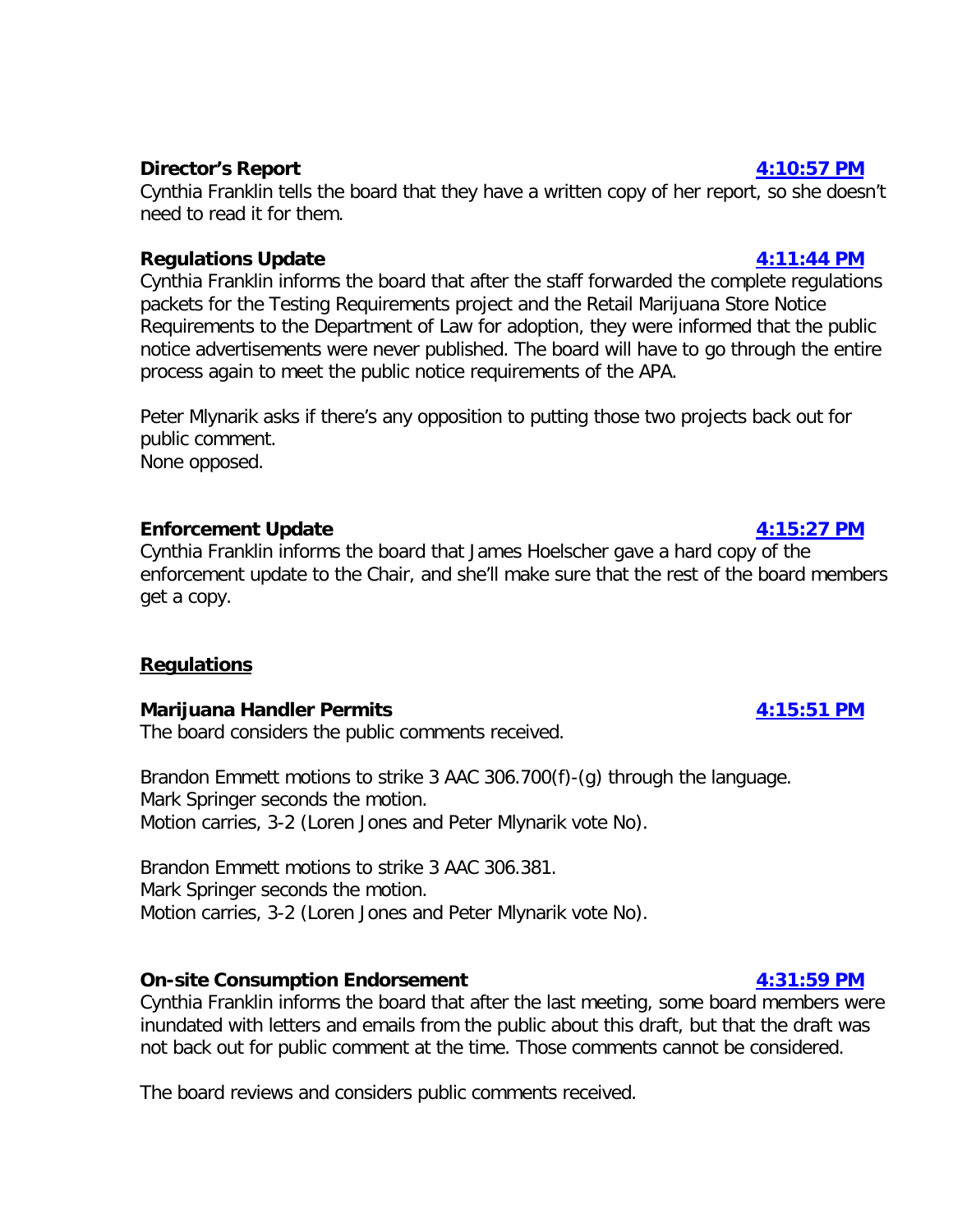Loren Jones motions to amend 3 AAC 306.365(b)(2)(2) to add, "Ventilation plans for consumption that includes inhaling must be signed and approved by a licensed mechanical engineer."

Mark Springer seconds the motion.

Motion carries, 3-2 (Nick Miller and Brandon Emmett vote No).

Loren Jones motions to amend 3 AAC 306.365(e)(2) to add at the end, "the effects of and sufficient to protect employees from second-hand smoke".

Mark Springer seconds the motion.

Harriett Milks states that she predicts that this will not be approved by the Department of Law.

Motion fails, 2-3 (Loren Jones and Peter Mlynarik vote Yes).

Loren Jones motions to amend 3 AAC 306.365(b)(2) by adding a subsection (6) that reads, "indicating that the building housing the retail marijuana store is a stand-alone building not sharing any walls or ventilation systems with any other building". Peter Mlynarik seconds the motion.

Motion fails, 1-4 (Loren Jones votes Yes).

Loren Jones motions to amend 3 AAC 306.365(b)(2) by adding a subsection (6) that reads, "indication that any liability for on-site consumption is covered under the insurance carried by the business."

Peter Mlynarik seconds the motion.

Motion fails, 2-3 (Loren Jones and Peter Mlynarik vote No).

Loren Jones motions to add a new section to 3 AAC 306.365(b) that says, "An application for a new on-site consumption endorsement must meet the requirements of 3 AAC 306.025(b) and include in that notice the license number of the retail marijuana establishment requesting the endorsement."

Mark Springer seconds the motion.

Motion carries, 4-1 (Brandon Emmett votes No).

Loren Jones motions to amend 3 AAC 306.365(g) by striking the end of the sentence that reads, "provided packaging is resealed for removal from the premises by the consumer." Peter Mlynarik seconds the motion.

Motion fails, 2-3 (Loren Jones and Peter Mlynarik vote No).

Brandon Emmett motions to put the regulation back out for public **[5:34:23 PM](ftr://?location="ABC Board"?date="28-Oct-2016"?position="17:34:23"?Data="5ba36b9b")** comment. Mark Springer seconds the motion. None opposed.